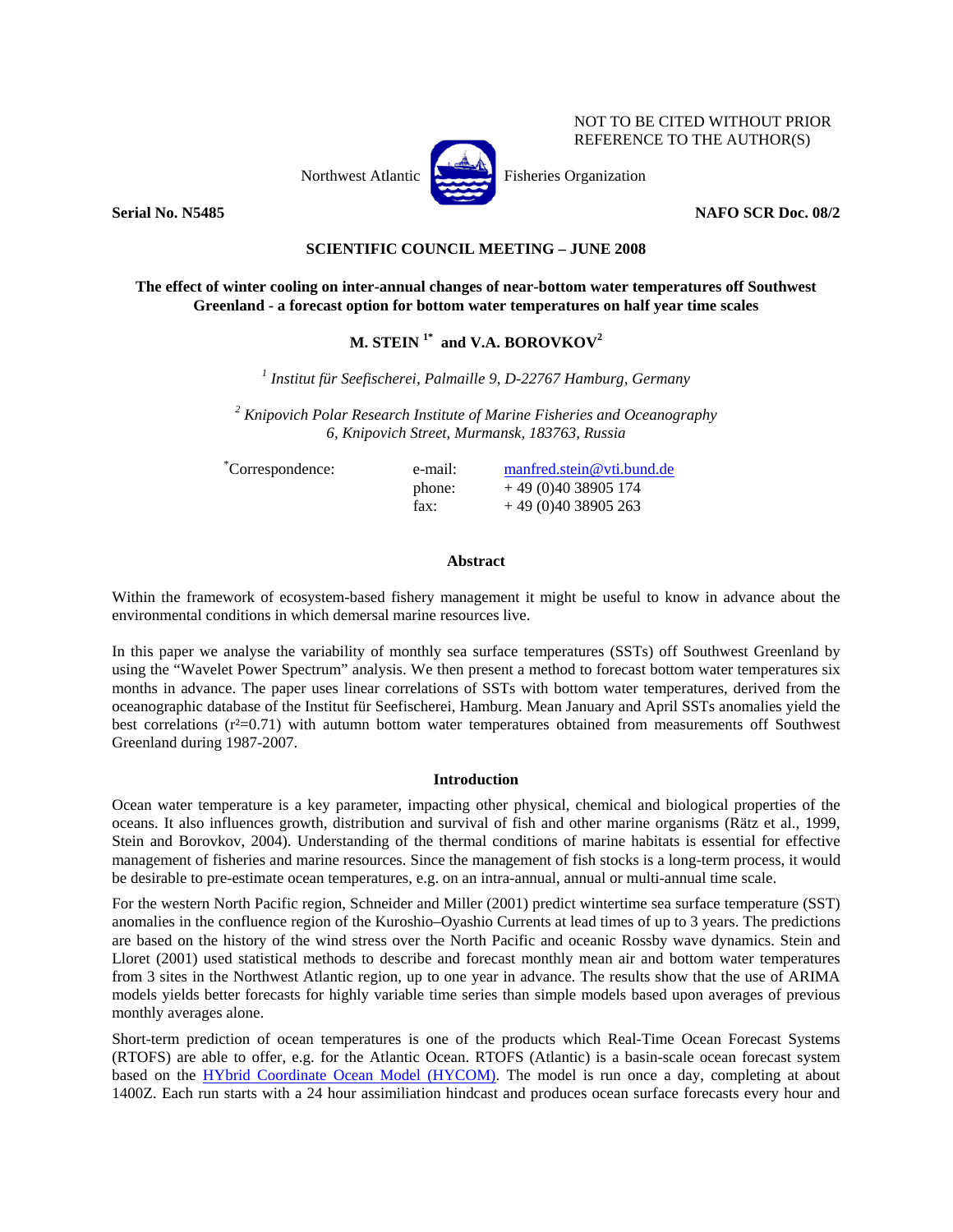full volume forecasts every 24 hours from the 0000Z nowcast out to 120 hours. Incorporated in this RTOFS are different sub-regions of the Northwest Atlantic, e.g. the Labrador Sea. Although not designed for long-term forecast, the model results provide a comprehensive insight in the thermohaline and dynamic properties of the entire water column. This source of information might be used to learn about the internal structure of the Northwest Atlantic, especially to learn about interaction scales of boundary currents like the East Greenland Current and the West Greenland Current.

The signal transfer of winter cooling at the sea surface to the deep and near-bottom layers, is a product of convective mixing during winter. Convection can be forced by winter storms. Pickart et al. (2003), show that lowlevel atmospheric jets may even cause deep convection off Greenland.

In this paper we explore the potential of standard statistical methods including wavelet analysis and correlation analysis to amalgamate SST data - available from the internet, and bottom water temperatures - measured during more than 20 years in the waters around the southern seaboards of Greenland, to distil a forecast option for bottom water temperatures on half year time scales.

#### **Data and Methods**

Monthly sea surface temperature data (January, 1982 to December, 2007) for the region around Greenland were taken from the IGOSS (Integrated Global Ocean Services System) Data Base http://iridl.ldeo.columbia.edu. A software (GriDV.exe), provided by the Polar Research Institute of Marine Fisheries and Oceanography (PINRO), Murmansk, enables extraction of SST data, gridded 1 x 1 degree in latitude/longitude. The grid points for the extraction and averaging SST data are given in Table 3. Long-term monthly mean SST was calculated for the period 1982-2007.

Estimations of average near-bottom temperature of water in the same area in October - November 1987, 1989, 1991, 1993-2007 were taken from standard stations of German oceanographic surveys (oceanographic database of the Institut für Seefischerei, Hamburg).

For the analysis of characteristic periods incorporated in the SST data, the corresponding de-trended time series was uploaded to the "Interactive Wavelet Plot" option, available at http://paos.colorado.edu/research/wavelets/ . Results of this analysis are displayed in Figs. 4 and 5.

A linear correlation was performed for the monthly SSTs and the bottom water temperatures. Three areas were analysed: SE Greenland, S Greenland and SW Greenland. The depth range of the grid positions covers 150 – 600m. Due to the temporal and spatial coverage of the bottom water data, the bottom water data set used comprises the years 1987-2007.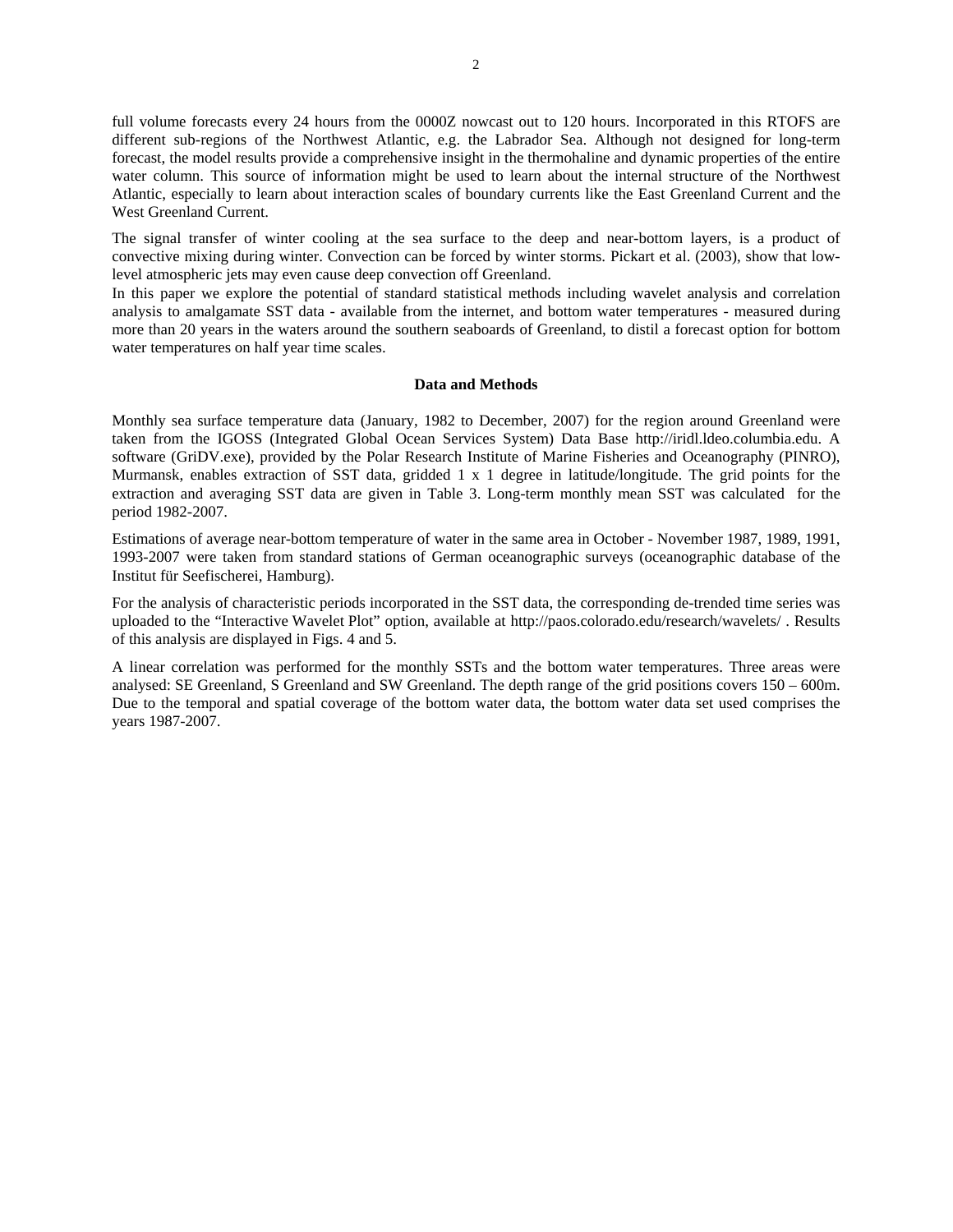**Results and Discussion** 



Fig. 1 Screen dump of GriDV.EXE; grid points selected off SW Greenland (red); grid point positions are given in the "Current selection" window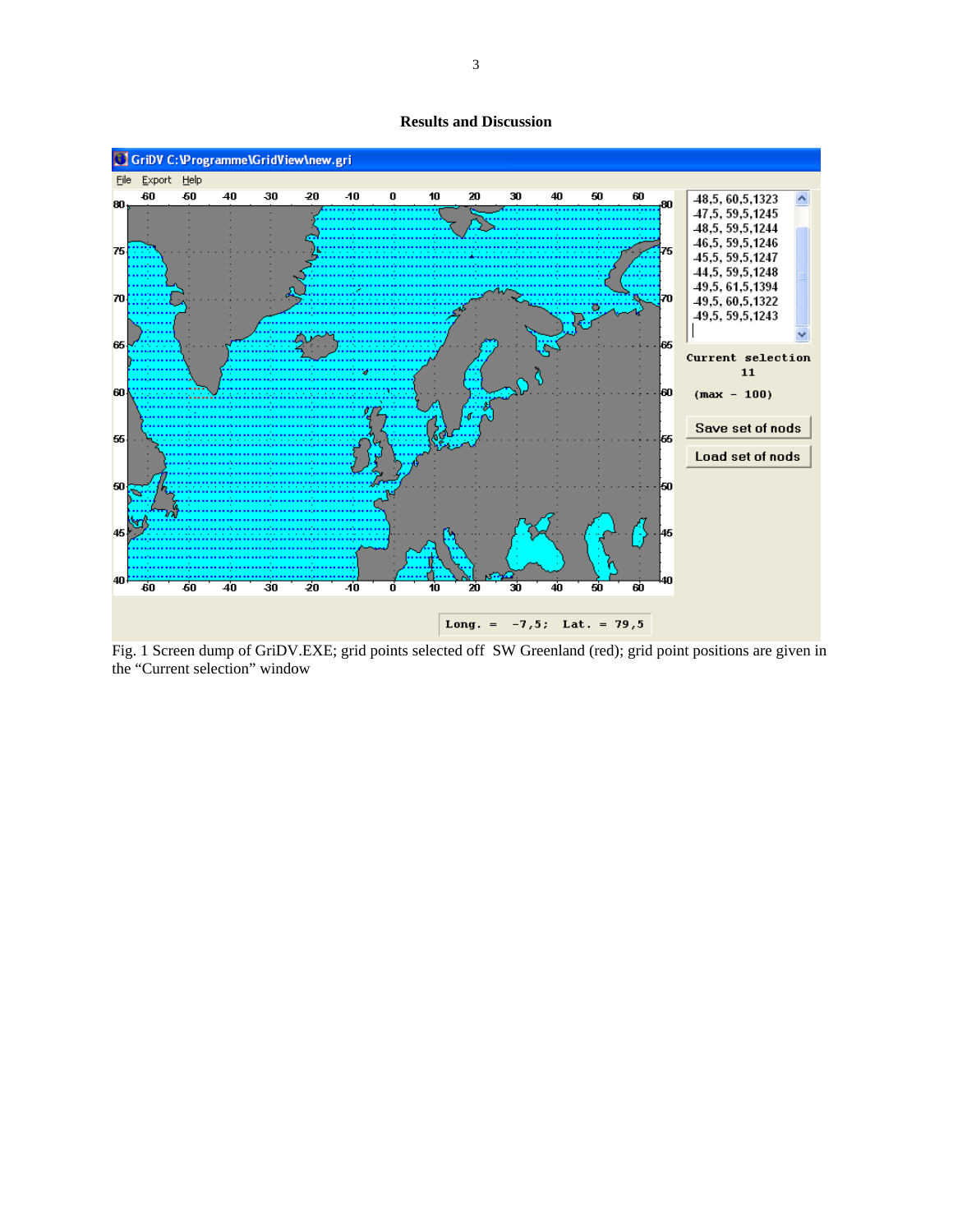

Fig. 2 Sea surface temperature anomalies, JAN 1982 – DEC 2007; SW Greenland (top panel), S Greenland (middle panel), SE Greenland (bottom panel)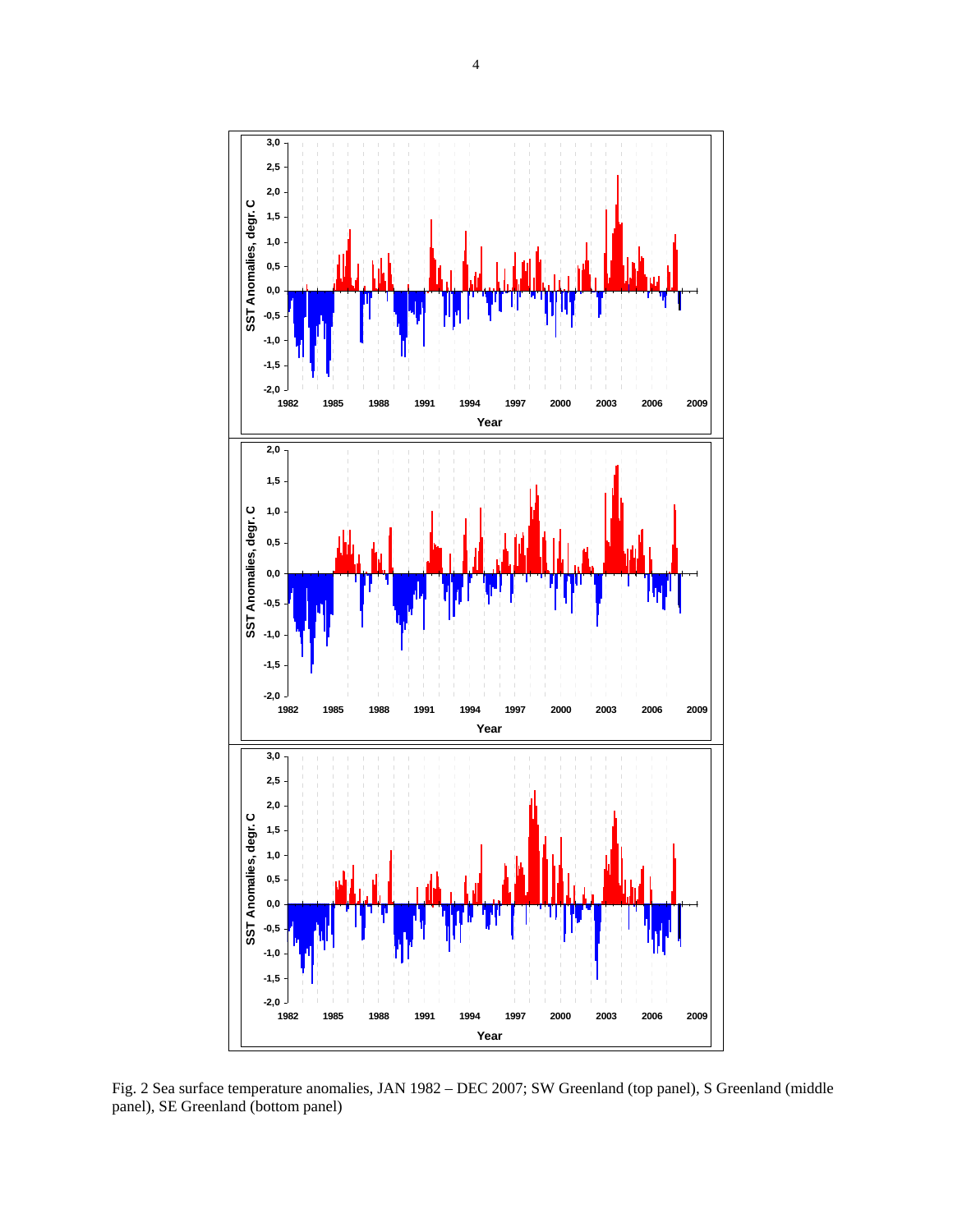A screen dump of the program GriDV.EXE is given in Fig. 1. Eleven positions are marked (red) and displayed in the "Current selection" window. The panels in Fig. 2 display the SST anomalies off the southern shores of Greenland. The cold early-1980s and early-1990s clearly emerge from all figures. Warming during the late-1990s is most expressed at South and Southeast Greenland (panel b, c). Peak warming during 2003 can be observed in all panels. Cooling during 2006 is most expressed at SE Greenland (panel c). During most of 2007, SST anomalies are positive, except for the data October-December, 2007 which indicate cooling in all sub-regions (all panels in Fig. 2).

#### **SST Variability off SW Greenland**

The variability of mean monthly SST anomalies in SW Greenland waters is characterized by an increasing trend which contributes about 19 % to the variability of the time series (Fig. 3).



Fig. 3 Sea surface temperature anomalies, JAN 1982 – DEC 2007, SW Greenland; a quadratic trend has been applied, explaining about 19% of the total variation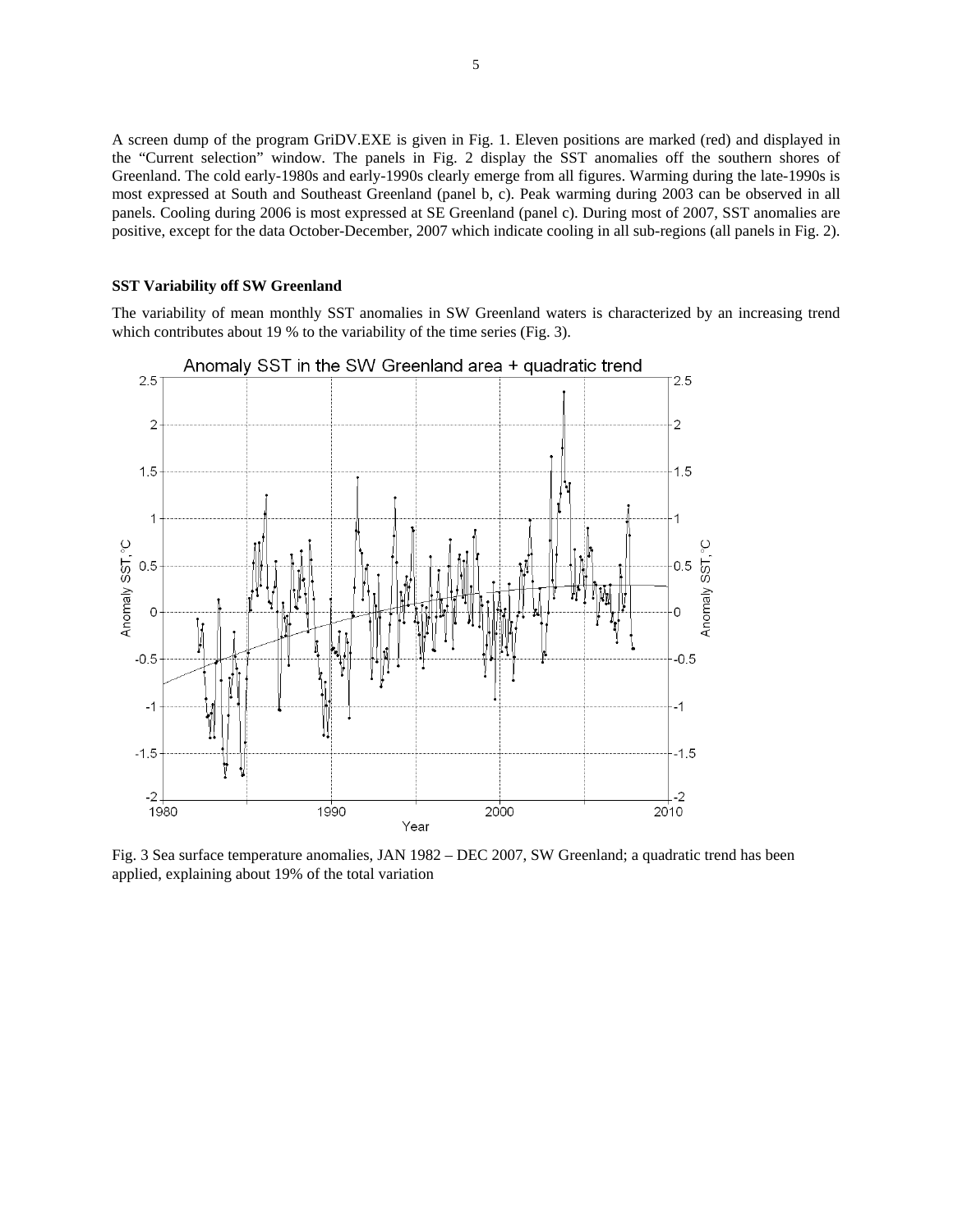

Fig. 4: (a) Detrended monthly anomalies SST off SW Greenland. (b) The wavelet power spectrum. The contour levels are chosen so that 75%, 50%, 25%, and 5% of the wavelet power is above each level, respectively. Black contour is the 5% significance level, using a white-noise background spectrum. (c) The global wavelet power spectrum (black line). The dashed line is the significance for the global wavelet spectrum, assuming the same significance level and background spectrum as in (b).

The "Wavelet Power Spectrum" analysis reveals characteristic periods around 8 yr which dominated during the 1980s, and during the 2000s (red band in Fig. 4). During most of the 1990s, this 8 yr periodicity is absent.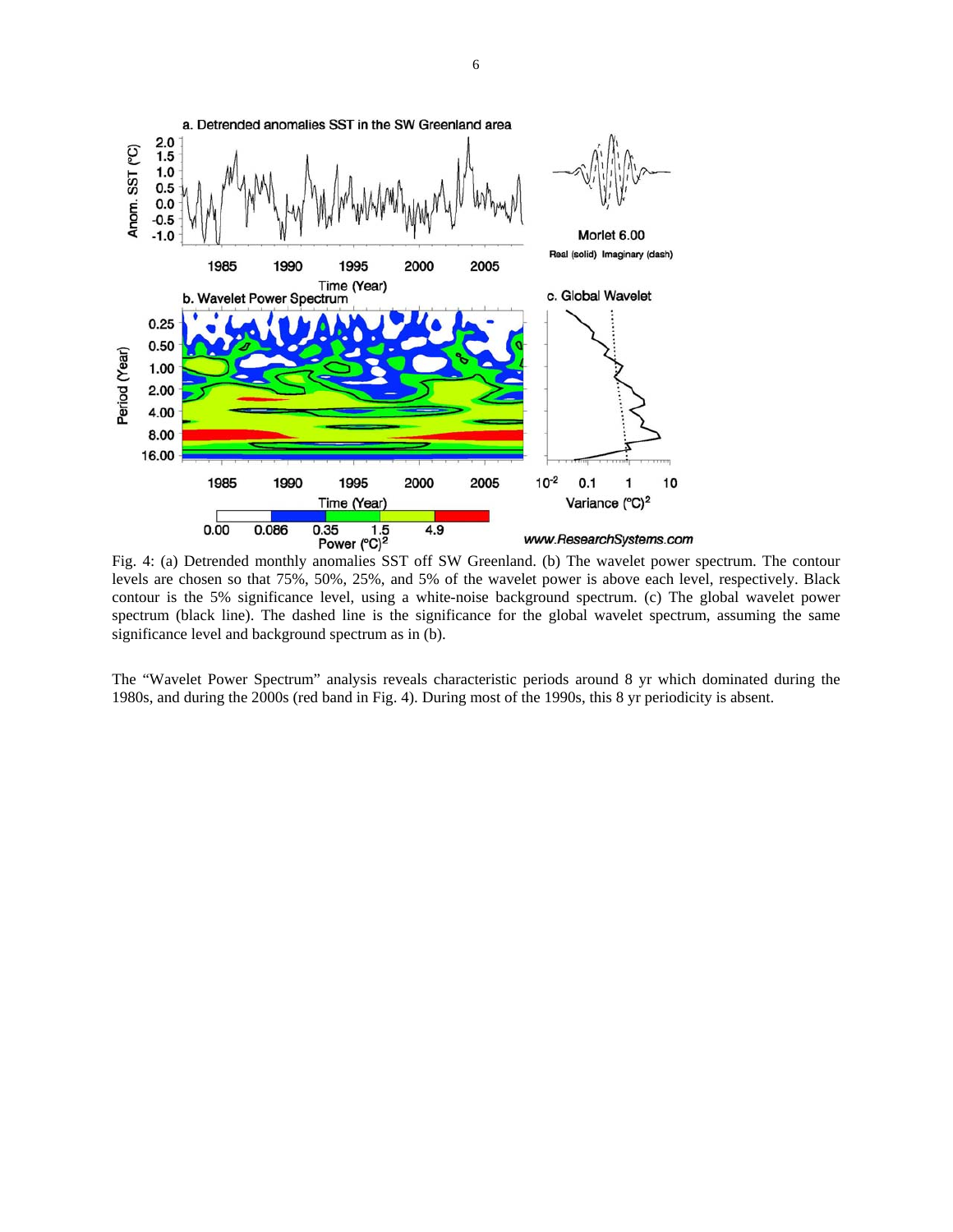

Fig. 5: (a) Detrended SST anomalies for December (top panel), January (middle panel) and February (bottom panel). (b) The wavelet power spectrum. The contour levels are chosen so that 75%, 50%, 25%, and 5% of the wavelet power is above each level, respectively. Black contour is the 10% significance level, using a white-noise background spectrum. (c) The global wavelet power spectrum (black line). The dashed line is the significance for the global wavelet spectrum, assuming the same significance level and background spectrum as in (b).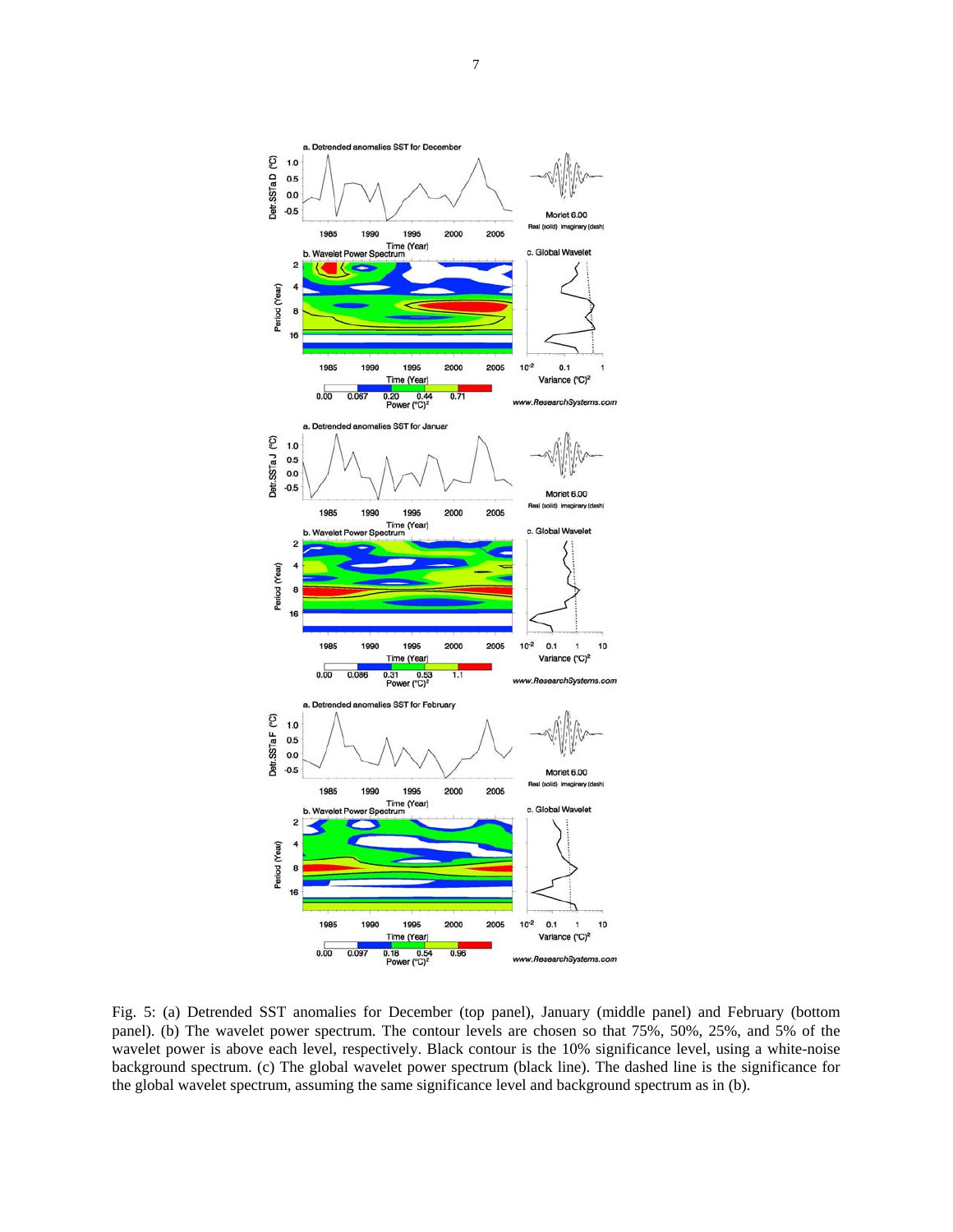A similar structure of variability can be seen in the wavelet power spectra for the monthly time series December, January and February (Fig. 5). At the end of winter and in the beginning of spring, the power spectra of SST lose the dominant component with the period of about 8 yr, and as a whole resemble a spectrum of white noise.

Inertia of thermal changes in the SW Greenland SSTs can be derived from the correlations between monthly averages (Table 1).

**Table 1** Coefficients (r) of linear correlation between monthly average SSTs (bold values are statistically significant at  $p<0.01$ )

|            | Dec   | Jan   | Feb   | Mar   |
|------------|-------|-------|-------|-------|
| <b>Dec</b> |       |       |       |       |
| Jan        | 0,784 |       |       |       |
| Feb        | 0,587 | 0,751 |       |       |
| Mar        | 0,390 | 0,466 | 0,653 |       |
| Apr        | 0,317 | 0,379 | 0,354 | 0,661 |

The data in Table 1 indicate that the winter months December to February, are most coherent as concerns statistically significant ( $p<0.01$ ) correlations between the next months. Coherence in the periodicity signal of about 8 yr as mentioned above, gives the additional contribution of high correlation between SSTs during the winter season (December - February).

## **Estimates of relationships between winter-spring SSTs and autumn water temperatures in the bottom-near layer**

Statistical characteristics of linear correlations between winter-spring SSTs and autumn near-bottom temperature of water are given in Table 2:

**Table 2** Linear correlations between winter-spring SSTs and autumn near-bottom temperature

| Month              | <b>Dec</b> | Jan Feb                           | Mar  | Apr |
|--------------------|------------|-----------------------------------|------|-----|
| r.                 | 0.706      | $0.694$ $0.352$ $0.455$ $0.782$   |      |     |
| Degrees of freedom | 15         | 16 16                             | 16 - | -16 |
| $p=0.01$           |            | 0.633  0.615  0.615  0.615  0.615 |      |     |

The data given in Table 2 yield a statistically significant signal of winter cooling in changes of near-bottom water temperature off SW Greenland during autumn. However, for February and March this effect is only shown as a nonsignificant tendency.

Probably, the presence of sea ice cover in the considered area during these months, and the use of sea-ice to SST conversion algorithm bring additional errors which mask the process of seasonal cooling of waters in the considered months. At the retreat of sea ice during approaching spring time, these errors and their masking influence seem to be reduced, or do disappear. Due to this, and due to the intrinsic inertia of the thermal processes, the April SSTs again show statistically significant relationship with inter-annual changes of near-bottom water temperature during autumn.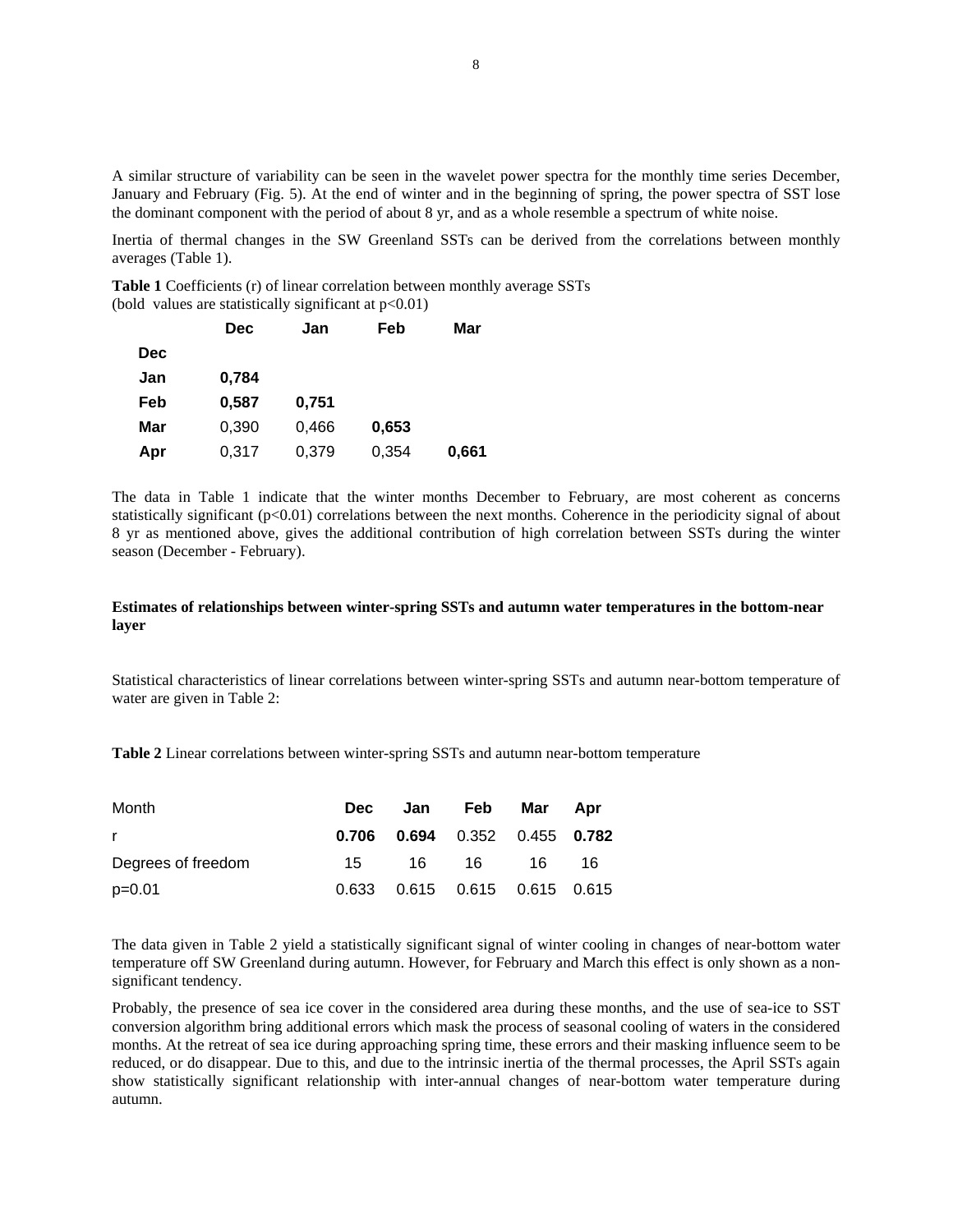#### **Regression models for forecasting autumn near-bottom temperature**

The statistical analysis presented above, gives an opportunity to use winter-spring SSTs for forecasting near-bottom water temperatures along the shelf edge off southwest Greenland in the subsequent autumn period. Besides regression models which use monthly average SSTs for December, January and April, characterized by close correlations with near-bottom water temperature, it is possible to calculate models with linear combinations of these series.

One example is given below, a regression model of autumn bottom water temperature and average SST anomalies in previous January and April (Fig. 6, 7). Other combinations of monthly SST anomalies appeared to be less effective, or, in the case of increasing the components of combination, resulted in loss of its statistical correctness because of involving correlated series.

The results, a correlation which explains 71 % of the variation of the mean bottom water temperature off Southwest Greenland, gave convincing evidence that our assumed link of mean January and April SSTs anomalies/autumn bottom water temperatures might represent an existing coupling mechanism in Southwest Greenland waters.



Fig. 6 Sea surface temperature anomalies, JAN + APR 1987 – 2007, SW Greenland (2), and near-bottom water temperature in autumn (1)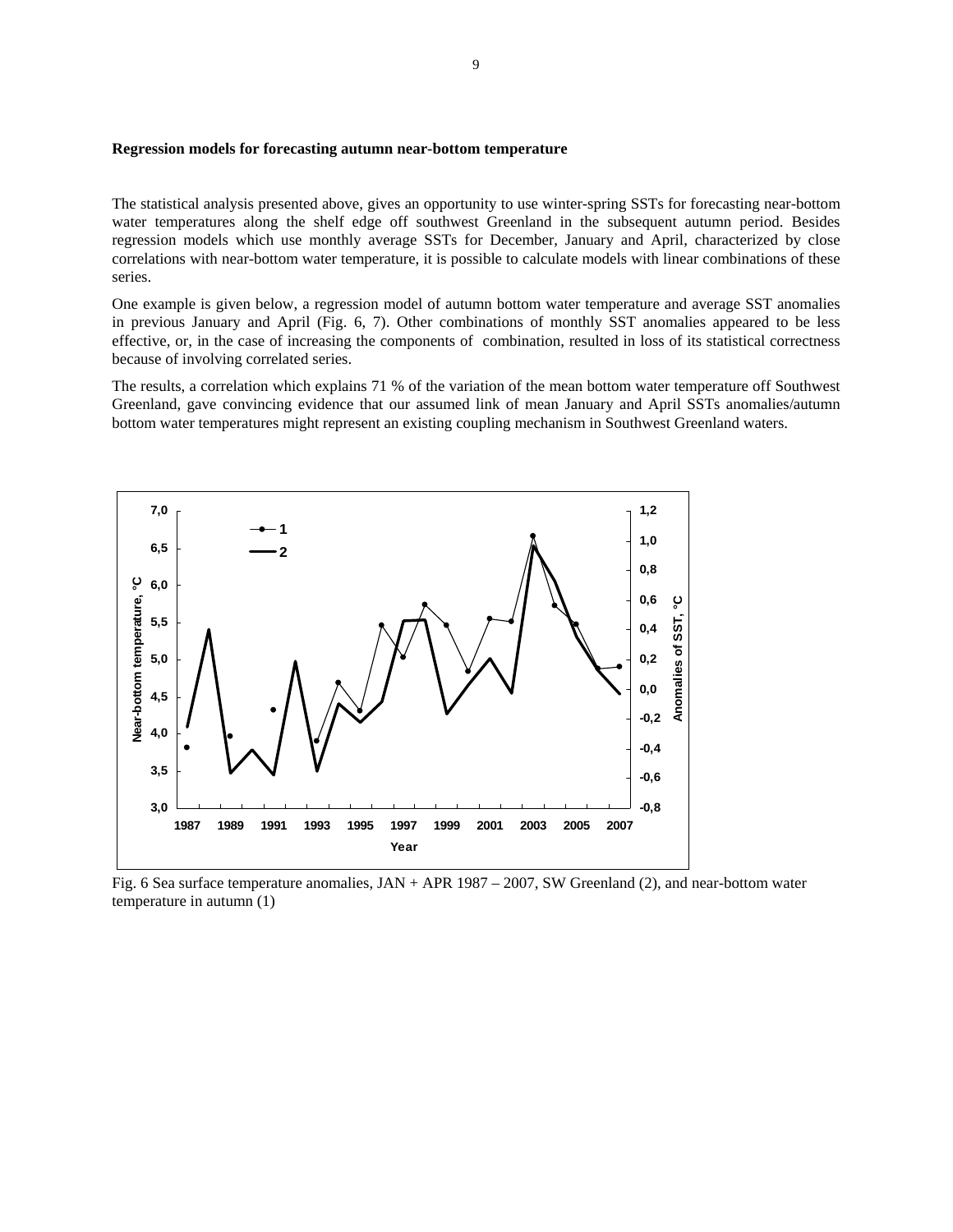

Fig. 7 Linear regression of sea surface temperature anomalies, JAN + APR 1987 – 2007, SW Greenland, and nearbottom water temperature in autumn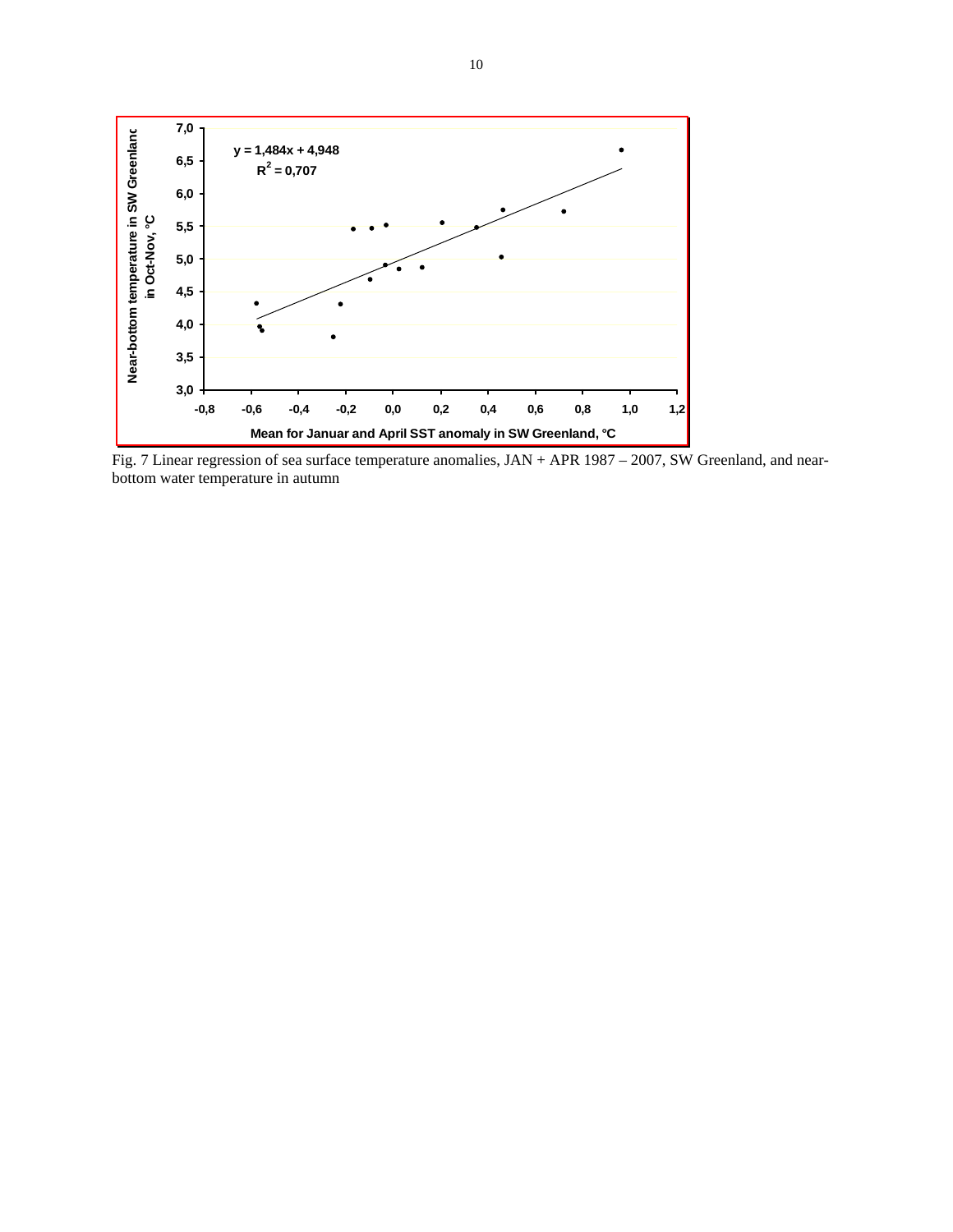| SW_Greenland   | <b>S_Greenland</b> | <b>SE_Greenland</b> |  |  |
|----------------|--------------------|---------------------|--|--|
| $-44.5, 59.5$  | $-44.5, 59.5$      | $-40.5, 63.5$       |  |  |
| $-45.5, 59.5$  | $-45.5, 59.5$      | $-39.5, 63.5$       |  |  |
| $-47.5, 60, 5$ | $-47.5, 60.5$      | $-41.5, 62.5$       |  |  |
| $-48.5, 60.5$  | $-48.5, 60.5$      | $-40.5, 62.5$       |  |  |
| $-50.5, 61.5$  | $-50.5, 61.5$      | $-41.5, 61.5$       |  |  |
| $-51.5, 62.5$  | $-51.5, 62.5$      | $-42.5, 60.5$       |  |  |
| $-52.5, 63.5$  | $-52.5, 63.5$      | $-43.5, 59.5$       |  |  |
| $-53.5, 64.5$  | $-53.5, 64.5$      | $-39.5, 64.5$       |  |  |
| $-54.5, 64.5$  | $-54.5, 64.5$      | $-38.5, 64.5$       |  |  |
|                | $-43.5, 59.5$      | $-37.5, 64.5$       |  |  |
|                | $-42.5, 60.5$      |                     |  |  |
|                | $-41.5, 61.5$      |                     |  |  |
|                | $-41.5, 62.5$      |                     |  |  |
|                | $-40.5, 62.5$      |                     |  |  |
|                | $-40.5, 63.5$      |                     |  |  |
|                | $-39.5, 63.5$      |                     |  |  |
|                | $-39.5, 64.5$      |                     |  |  |
|                | $-38.5, 64.5$      |                     |  |  |
|                | $-37.5, 64.5$      |                     |  |  |

Table 3 Grid points for extraction of SST anomalies off Greenland